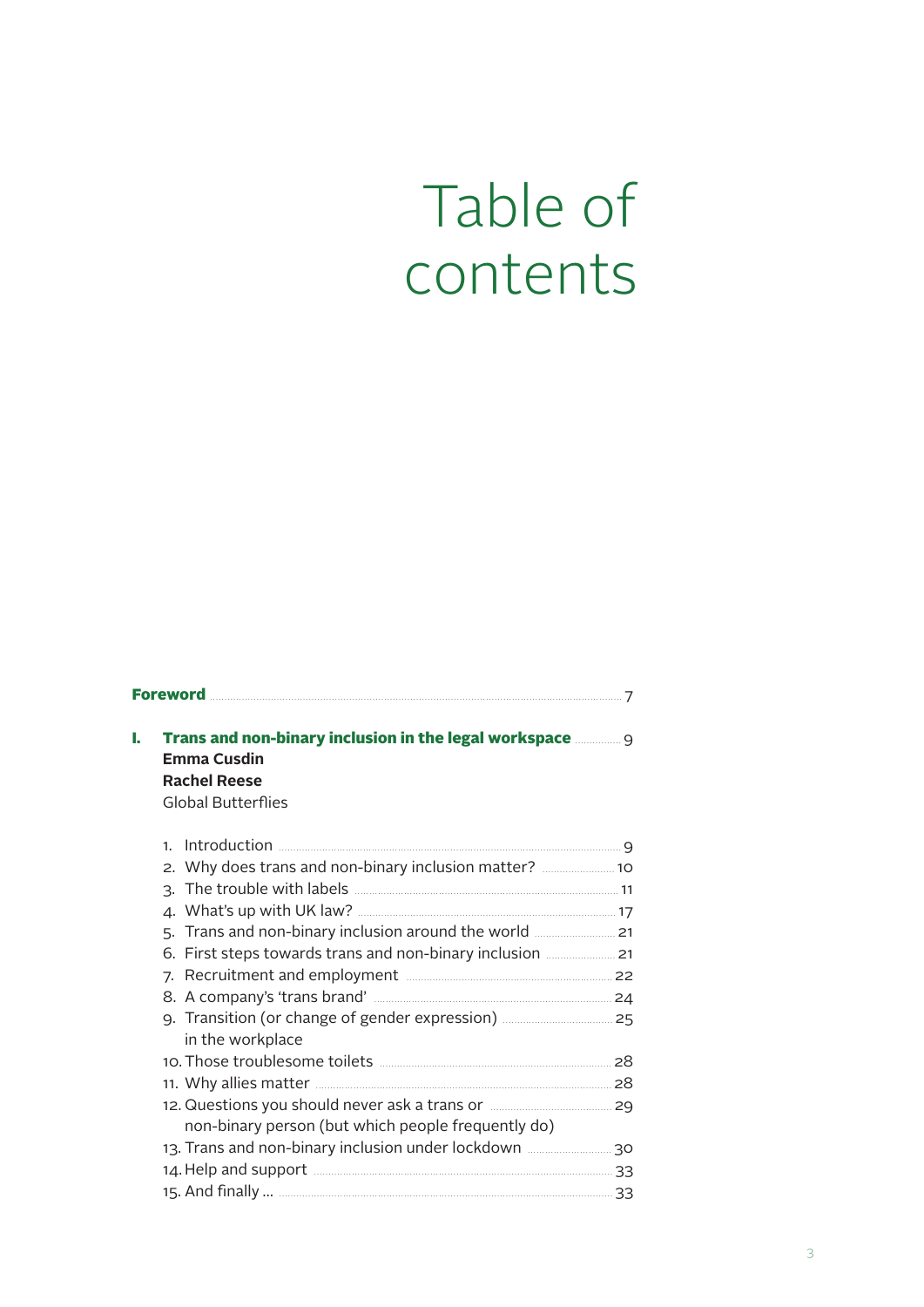| н. | <b>Social mobility in law – where's the equity and justice?</b> 35<br><b>Muhammad Gangat</b><br>Social Mobility Business Partnership<br>Hogan Lovells                                                |  |
|----|------------------------------------------------------------------------------------------------------------------------------------------------------------------------------------------------------|--|
|    | to level up                                                                                                                                                                                          |  |
|    |                                                                                                                                                                                                      |  |
| ш. | in the workplace<br>Jodiann Gayle<br>Legalnable                                                                                                                                                      |  |
|    |                                                                                                                                                                                                      |  |
|    | IV. Race and ethnicity - everyone has a story <b>manually and story</b> 63<br><b>Gian Power</b><br><b>TLC Lions</b>                                                                                  |  |
|    |                                                                                                                                                                                                      |  |
| V. | <b>Catherine McGregor</b><br>Catherine McGregor Research                                                                                                                                             |  |
|    | Introduction 21 Marshall 2014 19:30 Marshall 2014<br>$\mathbf{1}$ .<br>7.<br>8. The power of the client <b>Commission Contract Contract Contract Contract Contract Contract Contract Contract Co</b> |  |
|    | 94 Conclusion 2008 2009 2010 2020 2031 204                                                                                                                                                           |  |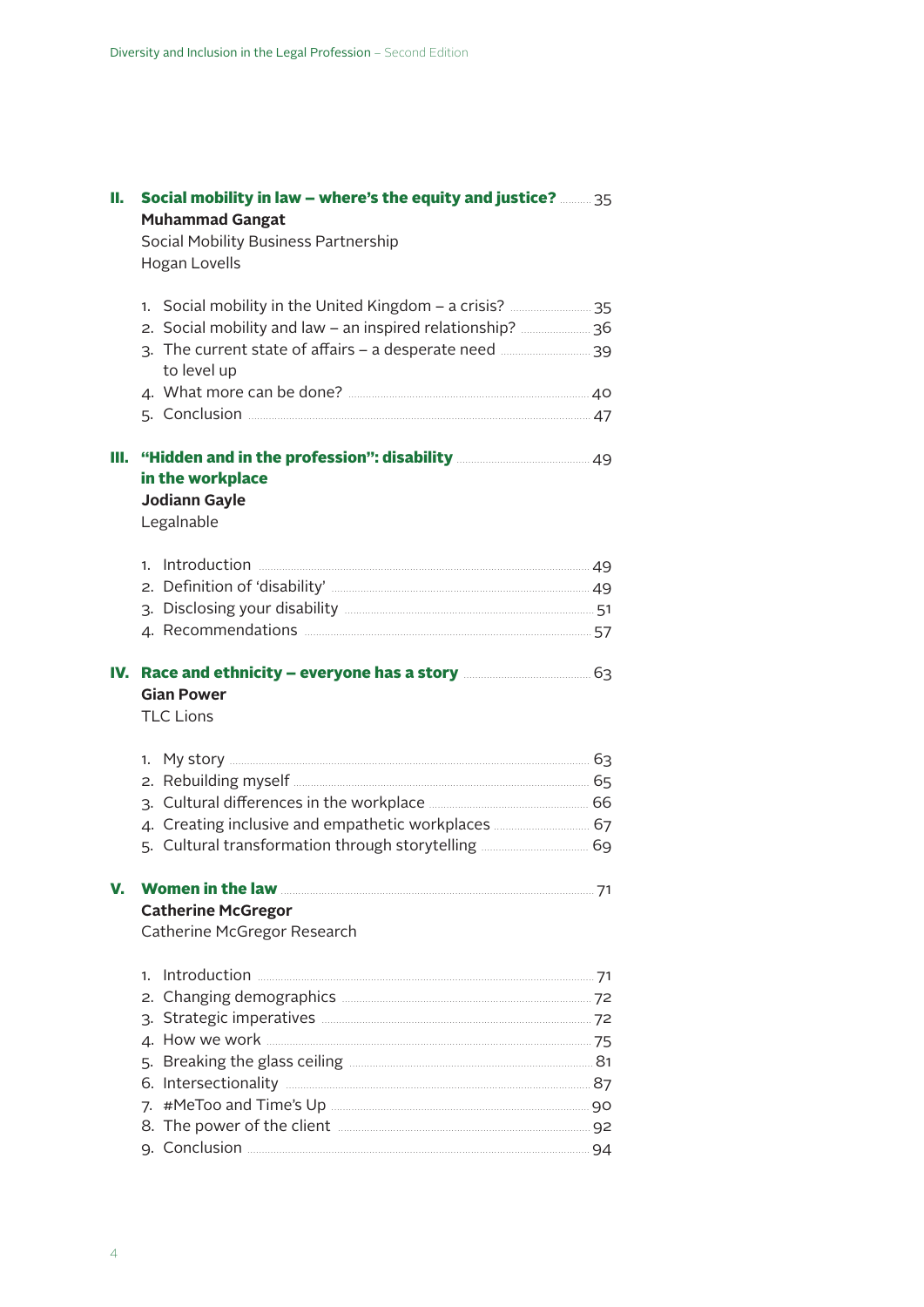| Reynolds Porter Chamberlain LLP                                                                     |  |
|-----------------------------------------------------------------------------------------------------|--|
|                                                                                                     |  |
|                                                                                                     |  |
| 3. Belief and origins <b>manually and the Contract of August</b> 102                                |  |
|                                                                                                     |  |
|                                                                                                     |  |
|                                                                                                     |  |
|                                                                                                     |  |
|                                                                                                     |  |
|                                                                                                     |  |
|                                                                                                     |  |
|                                                                                                     |  |
| VII. "Age is but a number": ensuring that <b>Manual Accord Age is but a number</b> ": ensuring that |  |
| multi-generational working adds up for                                                              |  |
| the legal industry                                                                                  |  |
| <b>Dana Denis-Smith</b>                                                                             |  |
| <b>Laura Vosper</b>                                                                                 |  |
| Obelisk Support                                                                                     |  |
|                                                                                                     |  |
|                                                                                                     |  |
|                                                                                                     |  |
|                                                                                                     |  |
| 4. The juggle is real - managing family and work life  124                                          |  |
|                                                                                                     |  |
|                                                                                                     |  |
| write off older talent?                                                                             |  |
|                                                                                                     |  |
|                                                                                                     |  |
| ageism more widely?                                                                                 |  |
|                                                                                                     |  |
| VIII. At a crossroads with intersectionality <b>Manual Action 133</b>                               |  |
| <b>Rachel Pears</b>                                                                                 |  |
| Reynolds Porter Chamberlain LLP                                                                     |  |
| 1.                                                                                                  |  |
| 2. A potted (and by no means complete) history  134                                                 |  |
| 3. Legally speaking: the rise and fall of Section 14 <b></b> 139                                    |  |
| be the direction of D&I travel?                                                                     |  |

**VI. Belief** . . . . . . . . . . . . . . . . . . . . . . . . . . . . . . . . . . . . . . . . . . . . . . . . . . . . . . . . . . . . . . . . . . . . . . . . . . . . . . . . . . . . . . . . . . . . . . . . . . . . . . . . . . . . . . . . . . . . . . . . . . . . . . . . . . . . . . . . . . 97

**Peter Mansfield**

5. How we can individually and collectively take ................................ 145 a more 'intersectional' approach